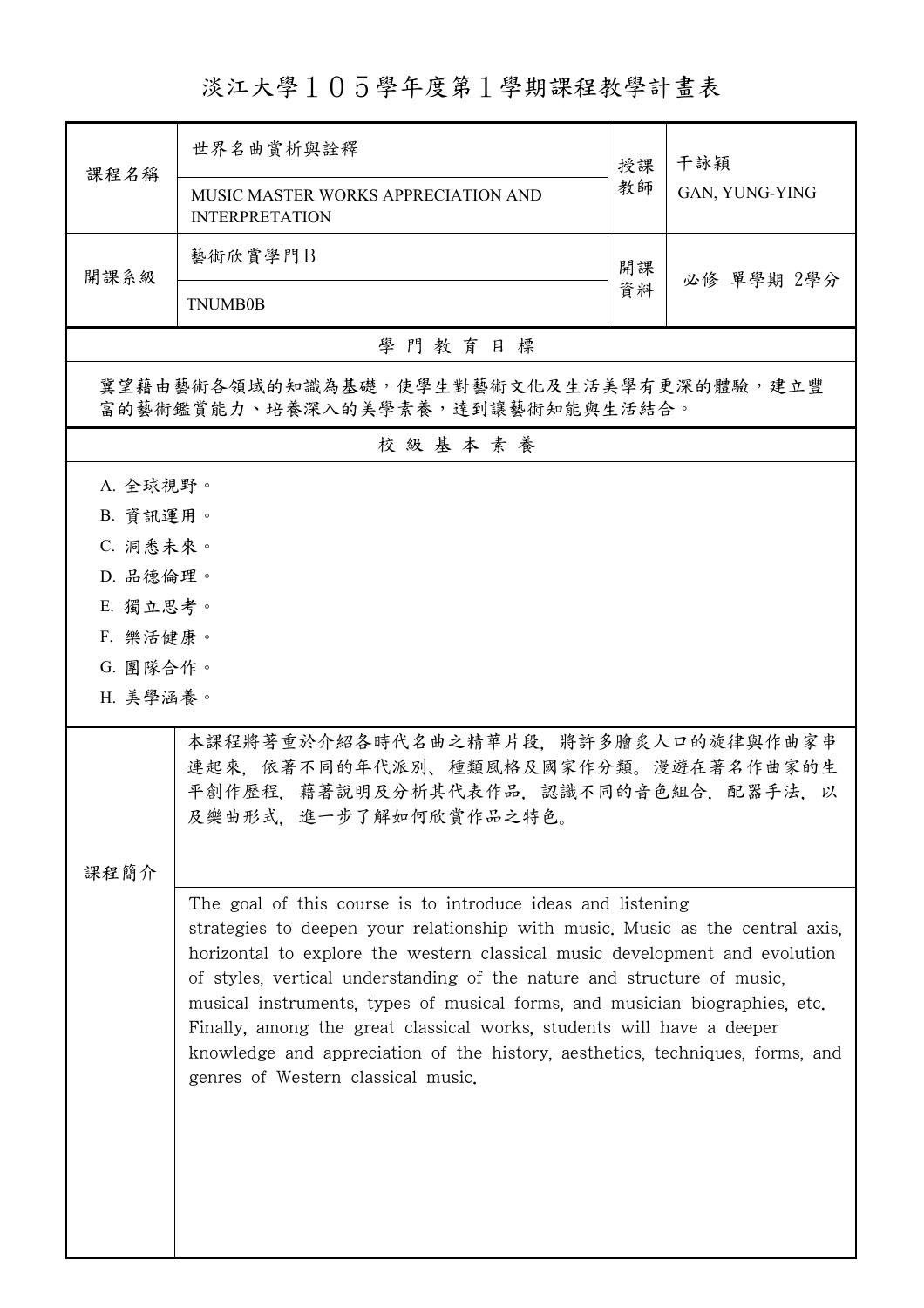本課程教學目標與目標層級、校級基本素養相關性

一、目標層級(選填): (一)「認知」(Cognitive 簡稱C)領域:C1 記憶、C2 瞭解、C3 應用、C4 分析、 C5 評鑑、C6 創造 (二)「技能」(Psychomotor 簡稱P)領域:P1 模仿、P2 機械反應、P3 獨立操作、 P4 聯結操作、P5 自動化、P6 創作

 (三)「情意」(Affective 簡稱A)領域:A1 接受、A2 反應、A3 重視、A4 組織、 A5 內化、A6 實踐

二、教學目標與「目標層級」、「校級基本素養」之相關性:

 (一)請先將課程教學目標分別對應前述之「認知」、「技能」與「情意」的各目標層級, 惟單項教學目標僅能對應C、P、A其中一項。

 (二)若對應「目標層級」有1~6之多項時,僅填列最高層級即可(例如:認知「目標層級」 對應為C3、C5、C6項時,只需填列C6即可,技能與情意目標層級亦同)。

 (三)再依據所訂各項教學目標分別對應其「校級基本素養」。單項教學目標若對應 「校級基本素養」有多項時,則可填列多項「校級基本素養」。 (例如:「校級基本素養」可對應A、AD、BEF時,則均填列。)

| 序              |                            |                    | 相關性                  |                |            |
|----------------|----------------------------|--------------------|----------------------|----------------|------------|
| 號              |                            | 教學目標(中文)           | 教學目標(英文)             | 目標層級           | 校級基本素養     |
| $\mathbf{1}$   | 1.認識音樂大師                   |                    |                      | C1             | H          |
|                | 與認知                        | 2 2.瞭解音樂美學對其有更深的體驗 |                      | C <sub>2</sub> | AH         |
|                |                            | 3 3.提昇對音樂與藝術的鑑賞能力  |                      | C <sub>4</sub> | AGH        |
|                |                            | 4 4.分析不同的音樂派別      |                      | C <sub>4</sub> | <b>AGH</b> |
| 教學目標之教學方法與評量方法 |                            |                    |                      |                |            |
| 序<br>號         | 教學目標                       |                    | 教學方法                 | 評量方法           |            |
|                | 1 1.認識音樂大師                 |                    | 講述                   | 紙筆測驗           |            |
|                | 2 2.瞭解音樂美學對其有更深的體驗<br>與認知  |                    | 討論                   | 報告             |            |
|                | 3 3.提昇對音樂與藝術的鑑賞能力          |                    | 討論、賞析                | 報告             |            |
|                | 4 4.分析不同的音樂派別              |                    | 講述、討論、模擬             | 上課表現           |            |
| 授課進度表          |                            |                    |                      |                |            |
| 週<br>一次        | 日期起訖                       |                    | 内 容 (Subject/Topics) |                | 備註         |
| $\mathbf{1}$   | $105/09/12$ ~<br>105/09/18 | 課程導論:音樂聆賞入門        |                      |                |            |
| $\overline{2}$ | $105/09/19$ ~<br>105/09/25 | 指揮的魅力 vs 管弦樂團      |                      |                |            |
| $\overline{3}$ | $105/09/26$ ~<br>105/10/02 | 交響系列I-經典交響曲        |                      |                |            |
| $\overline{4}$ | $105/10/03$ ~<br>105/10/09 | 交響系列II-交響曲之美       |                      |                |            |
|                |                            |                    |                      |                |            |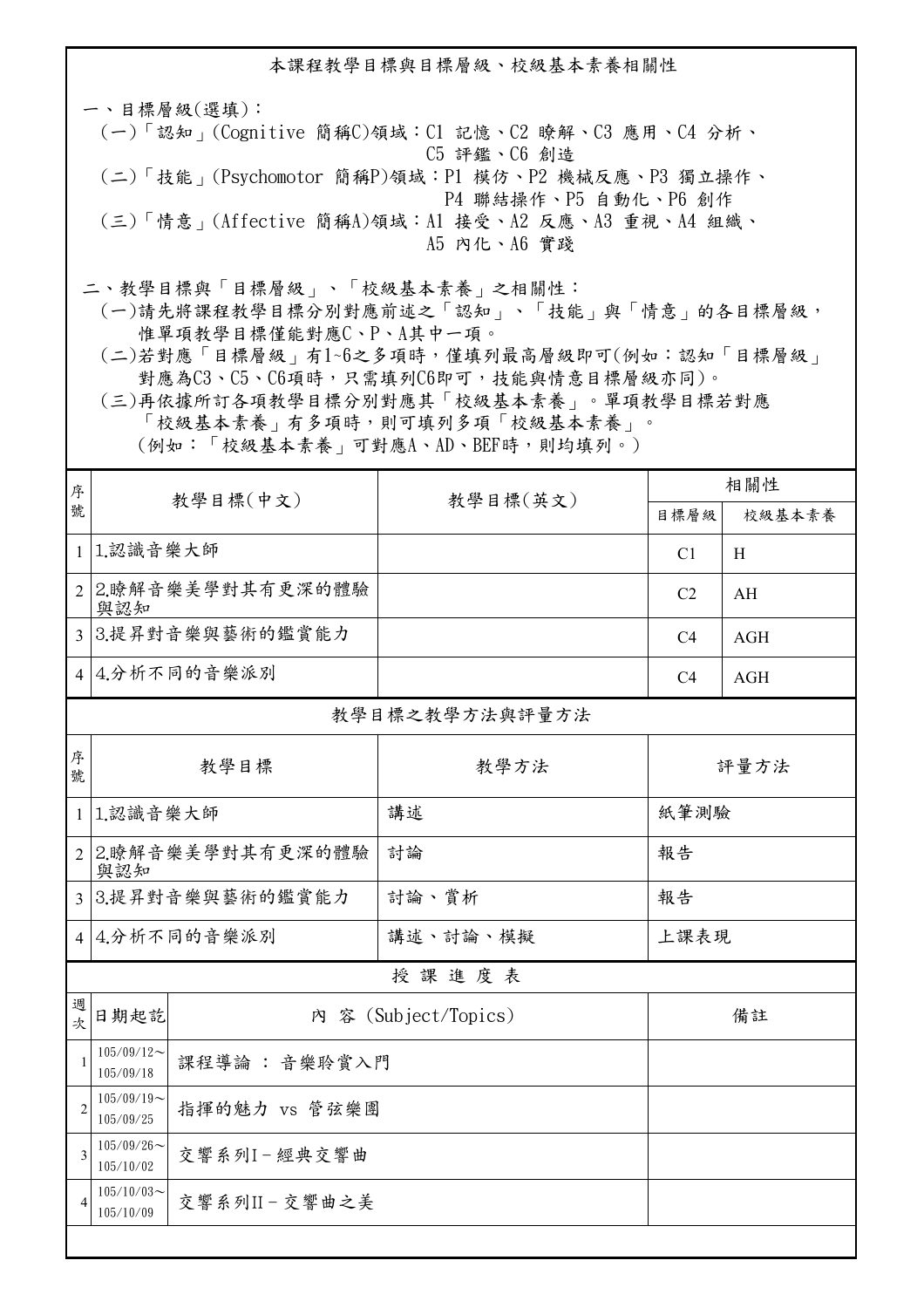| 5  | $105/10/10$ ~<br>105/10/16 | 室內樂-弦樂、管樂                                                                                                                                    |      |
|----|----------------------------|----------------------------------------------------------------------------------------------------------------------------------------------|------|
| 6  | $105/10/17$ ~<br>105/10/23 | 音樂種類介紹 : 協奏曲                                                                                                                                 |      |
| 7  | $105/10/24$ ~<br>105/10/30 | 世界名曲及演奏大師介紹                                                                                                                                  |      |
| 8  | $105/10/31$ ~<br>105/11/06 | 器樂曲及演奏大師介紹                                                                                                                                   |      |
| 9  | $105/11/07$ ~<br>105/11/13 | 演奏名家與演奏版本比較 I                                                                                                                                |      |
| 10 | $105/11/14$ ~<br>105/11/20 | 期中考試週                                                                                                                                        |      |
| 11 | $105/11/21$ ~<br>105/11/27 | 結合文學-藝術歌曲、交響詩                                                                                                                                |      |
| 12 | $105/11/28$ ~<br>105/12/04 | 結合舞蹈-芭蕾音樂、現代舞蹈                                                                                                                               |      |
| 13 | $105/12/05$ ~<br>105/12/11 | 結合宗教-神劇、彌撒曲                                                                                                                                  |      |
| 14 | $105/12/12$ ~<br>105/12/18 | 歌劇 vs 音樂劇                                                                                                                                    |      |
| 15 | $105/12/19$ ~<br>105/12/25 | 演奏名家與演奏版本比較II                                                                                                                                |      |
| 16 | $105/12/26$ ~<br>106/01/01 | 各國音樂風格賞析                                                                                                                                     |      |
| 17 | $106/01/02$ ~<br>106/01/08 | 認識台灣音樂與原住民音樂                                                                                                                                 |      |
| 18 | $106/01/09$ ~<br>106/01/15 | 期末考試週                                                                                                                                        |      |
|    | 修課應<br>注意事項                |                                                                                                                                              |      |
|    | 教學設備                       | 電腦、投影機                                                                                                                                       |      |
|    | 教材課本                       | Machlis, J. & Forney, K. (1995). The Enjoyment of Music. New York:<br>Ferris, Jean. (1995). Music-The Art of Listening. London: Wm. C. Brown |      |
|    | 參考書籍                       |                                                                                                                                              |      |
|    | 批改作業<br>篇數                 | 篇(本欄位僅適用於所授課程需批改作業之課程教師填寫)<br>$\mathbf{1}$                                                                                                   |      |
|    | 學期成績<br>計算方式               | ◆出席率: 12.0 % ◆平時評量:13.0 % ◆期中評量:25.0<br>◆期末評量: 25.0 %<br>◆其他〈報告〉: 25.0 %                                                                     | $\%$ |
|    |                            |                                                                                                                                              |      |